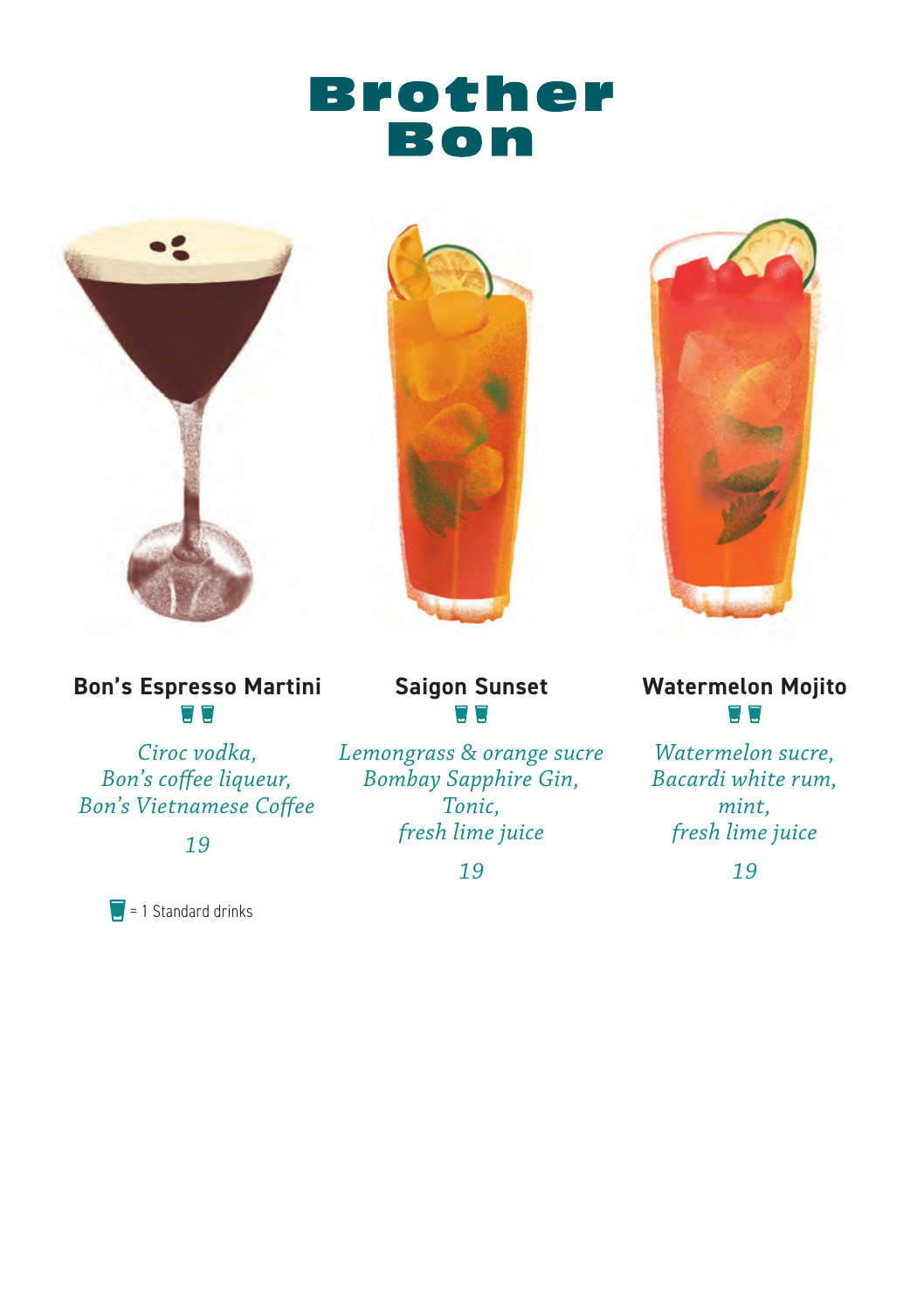

**Lychee Chillin'**

*Lychee sucre, Prosecco, Aperol*

*19*

# **Geisha Green Tea**

*Midori melon liqueur, Pineapple juice, Malibu coconut liqueur, Green tea sucre*

*19*

#### **Ông Già (Old-Fashioned)**  $\Box$   $\Box$

*Jameson Irish Whisky, simple syrup, Angostura bitters*

*19*

# *Signature Cocktails*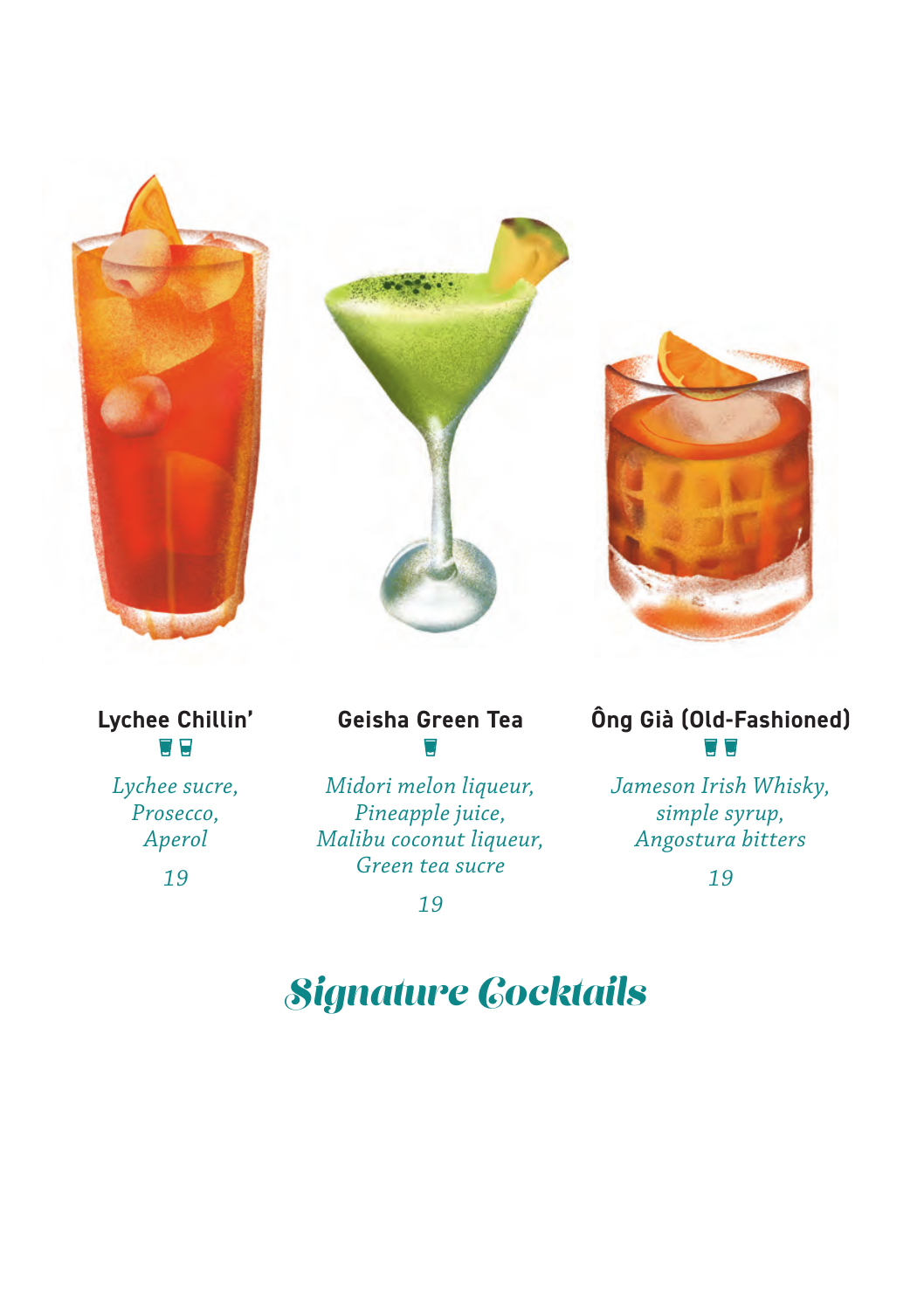| <b>SPARKLING WINES</b>                                                                                        | 125ml           | Bottle |  |
|---------------------------------------------------------------------------------------------------------------|-----------------|--------|--|
| <b>Dal Zotto</b> Prosecco<br><b>KING VALLEY, VIC</b>                                                          | 12 <sup>°</sup> | 43     |  |
| <b>WHITE WINES</b>                                                                                            | 150ml           |        |  |
| La La Land Pinot Gris<br><b>NORTH WEST VIC</b>                                                                | 12              | 43     |  |
| Penny's Hill Sauvignon Blanc<br><b>MCLAREN VALE, SA</b>                                                       | 13              | 48     |  |
| <b>Rieslingfreak</b> Riesling<br><b>CLARE VALLEY, SA</b>                                                      |                 | 48     |  |
| <b>Cullen Wines</b> Sauvignon Blanc Semilon<br>Organic Biodynamic Carbon Neutral<br><b>MARGARET RIVER, WA</b> |                 | 50     |  |
| <b>ROSE WINES</b>                                                                                             | 150ml           |        |  |
| La La Land Rose<br><b>CENTRAL VIC</b>                                                                         | 12              | 43     |  |
| <b>RED WINES</b>                                                                                              | 150ml           |        |  |
| <b>Whistler 'Shock Value' SGM</b><br>Shiraz Grenache Mataro<br><b>BAROSSA VALLEY, SA</b>                      | 12 <sup>°</sup> | 43     |  |
| 42 Degrees South Pinot Noir<br><b>COAL RIVER VALLEY, TAS</b>                                                  | 13 <sup>°</sup> | 48     |  |
| Thorn-Clarke 'Sandpiper' Shiraz<br><b>BAROSSA VALLEY, SA</b>                                                  | 13              | 48     |  |
| Yangarra Shiraz<br><b>MCLAREN VALE, SA</b>                                                                    |                 | 59     |  |
|                                                                                                               |                 |        |  |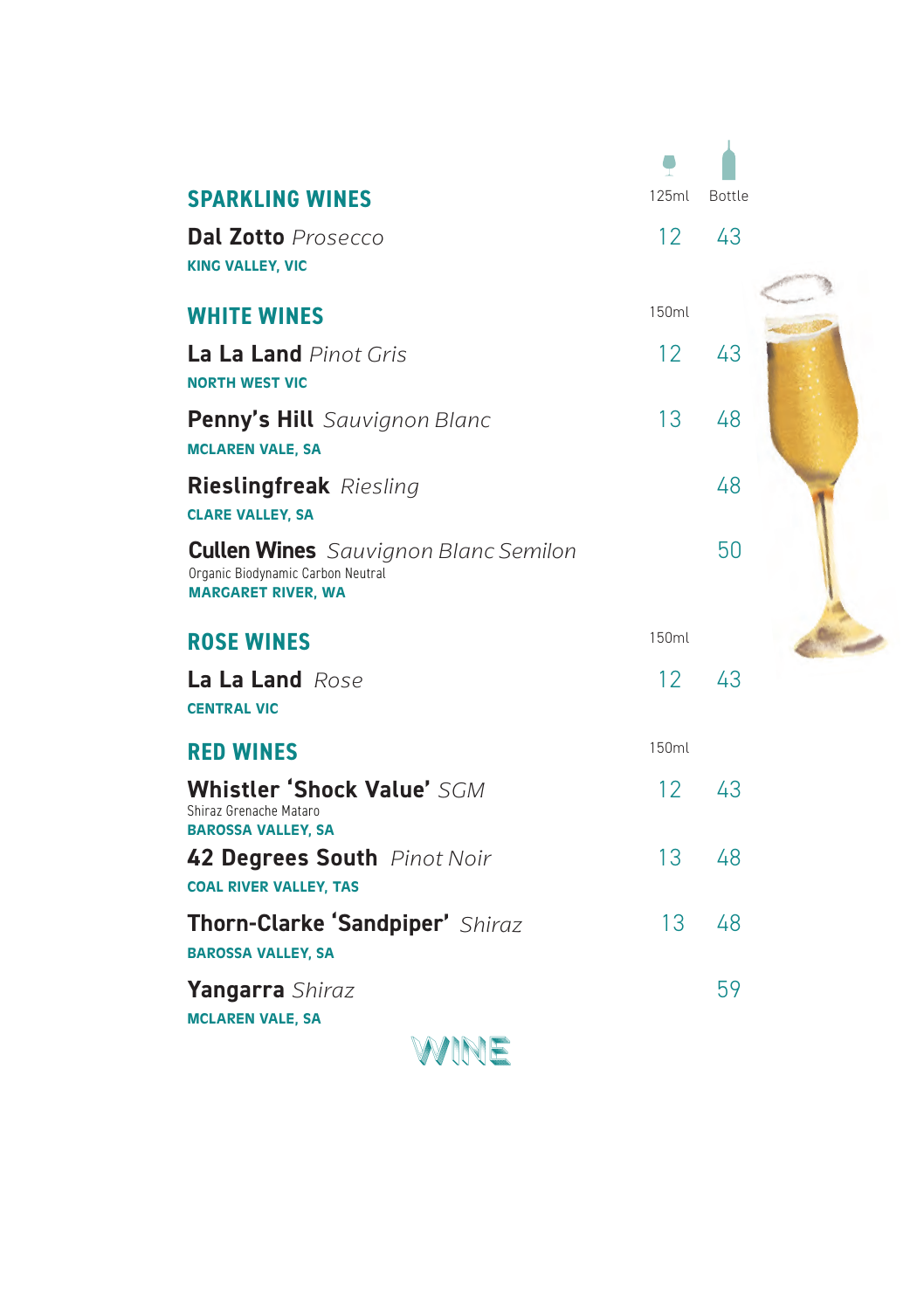

**LAGER**

**Cass Fresh** *4.5% (355ml)*

#### SOUTH KOREA **Bia Saigon Special** *4.9% (330ml)* **B** VIETNAM V 10 **DARK ALE White Rabbit** *4.9% (330ml)* VIC, AUSTRALIA 11 **PALE ALE Kaiju Krush Tropical Ale** *4.7% (375ml)* VIC, AUSTRALIA 10 **Balter XPA** *5% (375ml)* QLD, AUSTRALIA 11 **CIDER Yulli's Brew Margot Apple** *5% (375ml)* NSW, AUSTRALIA 10 **GINGER BEER Matso** *3.5% (330ml)* 10 **SOUR The Barrel Farm Sour** *4.5% (330ml)* VIC, AUSTRALIA 10 **Rover Gilbert Rd Lager** *4.2% (375ml)* VIC, AUSTRALIA 9 **Juicy Banger IPL** *5.8% (330ml)* VIC, AUSTRALIA 11 **Parc Pilsner** *Non-alcoholic 0% (375ml)* VIC, AUSTRALIA 11

9

WA, AUSTRALIA

Beers \ Ciders \ Sours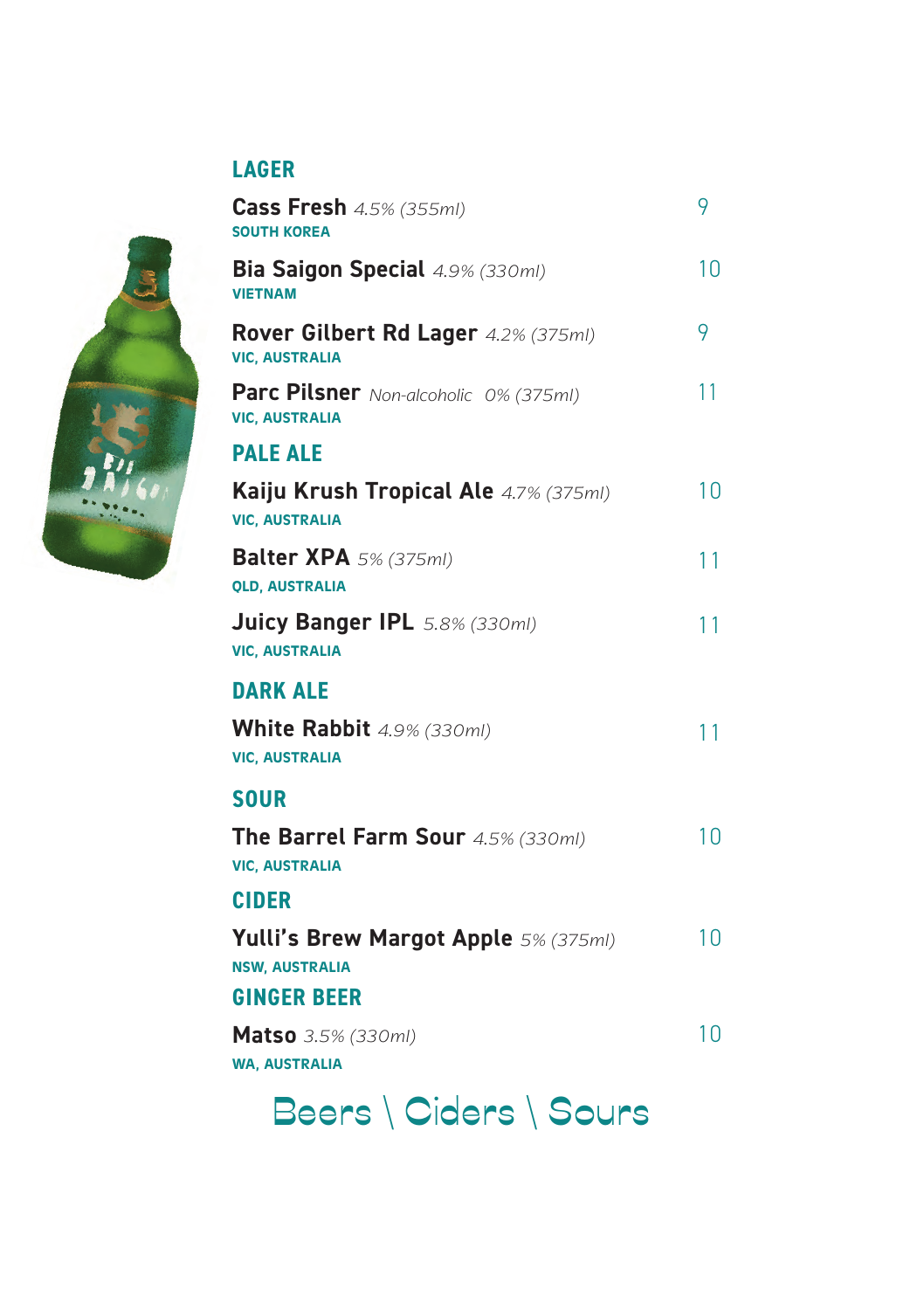#### **SELTZERS**

| FELLR Dry & Lime $4\%$ (330ml)<br><b>NSW, AUSTRALIA</b>                      | 10. |
|------------------------------------------------------------------------------|-----|
| <b>FELLR Watermelon</b> 4% (330ml)<br><b>NSW, AUSTRALIA</b>                  | 10. |
| <b>SHŌCHŪ</b><br>Koyomi Yuzu & Lime 4.2% (250ml)<br><b>NSW, AUSTRALIA</b>    | 10. |
| <b>UMESHU</b><br><b>Choya Sparkling Plum Wine 4% (250ml)</b><br><b>JAPAN</b> | 11  |

#### **VODKA PEACH ICE TEA**

**Brookvale Union** *4% (330ml)* NSW, AUSTRALIA

| <b>SOJU (소주)</b><br><b>SOUTH KOREA</b> |    |
|----------------------------------------|----|
| <b>Original</b> 16.9% (360ml)          | 16 |
| Watermelon 13.5% (360ml)               | 16 |
| Green Grape 13.5% (360ml)              | 16 |
| Peach 13.5% (360ml)                    | 16 |

Somaek (소맥) Set SOUTH KOREA



### **Soju + Mixers**

10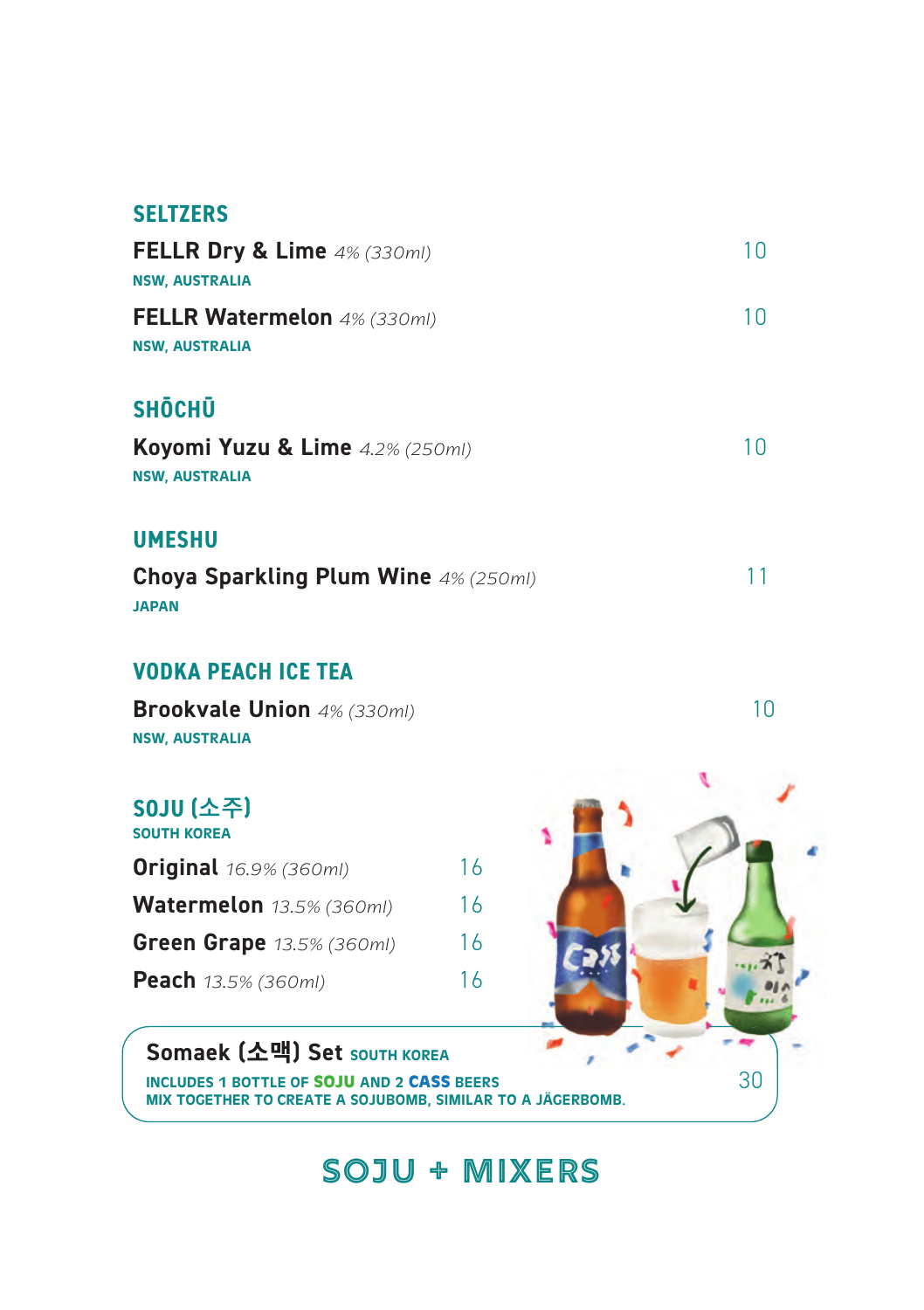

| <b>SYNDICATE</b>    |                  |
|---------------------|------------------|
| <b>COFFEE</b>       | * No sugar added |
| <b>Black Coffee</b> | 4                |
| <b>Mylk Coffee</b>  | 4.5              |
| Mocha $*$           | 5                |
| Prana Chai Latte*   | 4.5              |
| Hot Chocolate*      | 4.5              |
| Golden Latte*       | 5                |
| <b>Babyccino</b>    | $\overline{2}$   |
| <b>ALMOND</b>       |                  |
| <b>OAT</b>          |                  |
| <b>SOY</b>          |                  |
| +DECAF              | $+0.5$           |
| <b>+EXTRA SHOT</b>  | $+0.5$           |
| +LARGE              | $+0.5$           |
|                     |                  |

**ICED DRINKS**

MADE IN-HOUSE WITH OATLY OATMILK **Vietnamese Coffee** 9

### **TEAPOTS**

ORGANIC, LOOSE LEAF TEAS, FREE REFILLS

**China Sencha** 7 **Lemongrass & Ginger** 7 **Liquorice, Peppermint & Fennel** 7 **Relaxing** 7



# Coffee / Tea